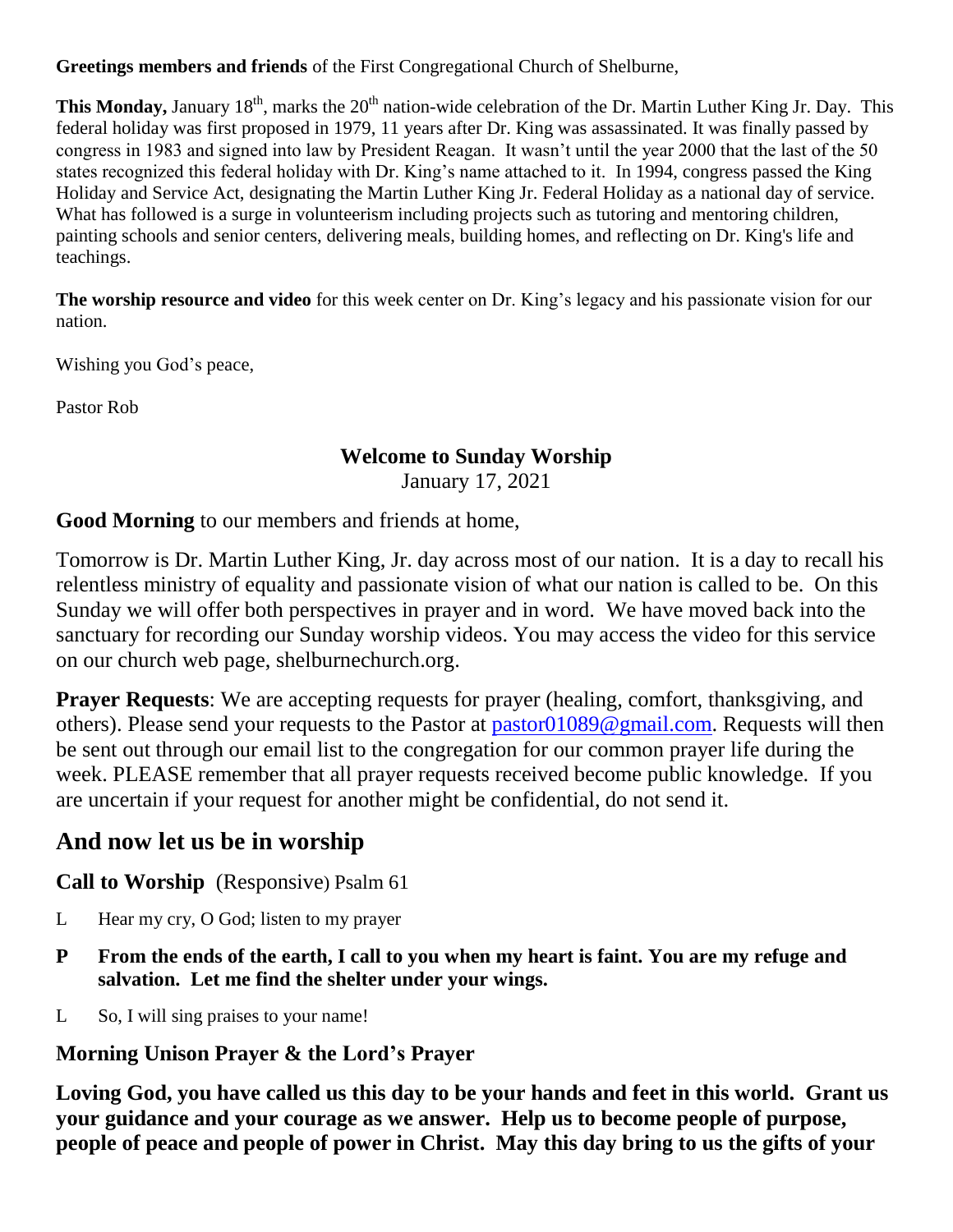**Holy Spirit as we answer your call. We pray in the name of Jesus, who taught us to pray together saying…***Our Father, who art in heaven, hallowed be thy name. Thy kingdom come, thy will be done, on earth as it is in heaven. Give us this day our daily bread and forgive us our debts as we forgive our debtors. And lead us not into temptation but deliver us from evil. For thine is the kingdom and the power and the glory forever. Amen.*

#### **Prayers of the People**

Dr. King was noted for saying, "To be a Christian without *prayer* is no more possible than to be alive without breathing." Prayer was an essential part of his life, as it is an essential part of our life together. This morning's prayer is attributed to Dr. King and speaks about peace.

Let us pray

Gracious God, who sent your Christ to be the Prince of Peace,

We fervently pray for peace in our time. This is a prayer that is often in our hearts and on our lips. If those here this day discover your peace, Lord. If they should devote their passion, and their resources, and if they should dedicate their lives to living the ways of peace, in their families, their workplace, their church and their community, then, O Lord, that would be enough.

If those in our community and in our region, should discover your peace, Lord, if they should put an end to the scourges of violence, hatred and prejudice and if they should dedicate their lives to living the ways of peace, then, O Lord, that would be enough.

If those in our nation should discover your peace, Lord. If our nation should learn to work together, hand in hand, for the welfare of all our people regardless of who they are, what color their skin or where they have come from, and if our nation should dedicate itself to living the ways of peace, then, O Lord, that would be enough.

If, O Lord, those in our world should discover your peace. If wars should finally cease, if swords became plowshares and spears pruning hooks, if every nation saw itself as a part of your great creation and if all the nations dedicated themselves to the welfare of all the people, so that all would be fed, all might receive medical care, all might read and write, and all might enjoy the goodness of your creation in the safety of your peace, then, O Lord, that would be enough.

But if, O Lord, I am able to discover your peace in my heart and if I should divest myself of all that demeans me, and contributes to the violence, hatred and prejudice in this your creation, and if I should dedicate myself to living the ways of peace, then, O Lord, that would be enough, and I would be truly grateful.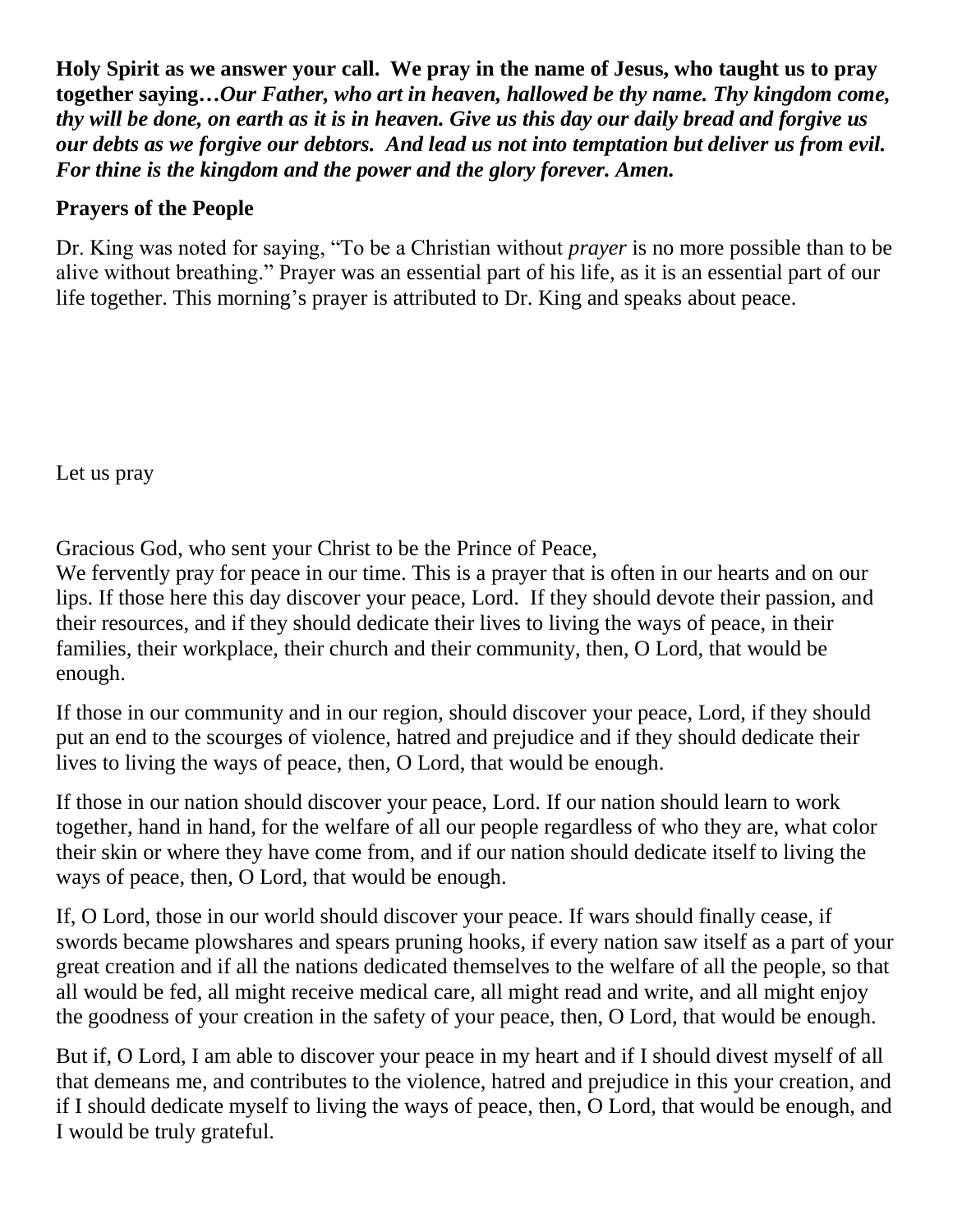Grant, O Lord, that your peace may come now, to open our hearts to your presence, your healing, your voice, as we step into this time of silent prayer and meditation………. Grant, O Lord, that your peace may stay with us to open our hearts to your presence, to your healing, and to your voice, In Christ's name, Amen

### **Scripture Reading:** John 1:43-51

Following the Gospel of John's opening introduction proclaiming the Word of God made flesh in Jesus Christ, the author begins a daily accounting of the beginning of Jesus' ministry. On day one, John the Baptist is confronted by the priests and Levites concerning who he is. He replies that he is the voice of one crying the wilderness, "prepare ye the way of the Lord." The next day, John baptizes Jesus in the Jordan. On day three, John sees Jesus and calls him the Lamb of God. Two of John's disciples then follow Jesus. On the next day, Jesus calls more disciples. Today's text, from the Gospel according to John, takes place on that fourth day.

The next day Jesus decided to go to Galilee. He found Philip and said to him, "Follow me." Now Philip was from Bethsaida, the city of Andrew and Peter. Philip found Nathanael and said to him, "We have found him about whom Moses in the law and also the prophets wrote, Jesus son of Joseph from Nazareth." Nathanael said to him, "Can anything good come out of Nazareth?" "Come and see," said Philip. When Jesus saw Nathanael coming toward him, he said of him, "here is truly an Israelite in whom there is no deceit!" Nathanael asked him, "Where did you get to know me?" "I saw you under the fig tree before Philip called you." "Rabbi, you are the Son of God! You are the King of Israel!" "Do you believe because I told you that I saw you under the fig tree? You will see greater things than these. Very truly, I tell you, you will see heaven opened and the angels of God ascending and descending upon the Son of Man."

> Here ends the reading from The Gospel according to John

After the reading, you may reflect on this passage and share your thoughts. The sermon for this text may be seen in this week's video.

**Benediction:** 

Lord, make us instruments of the Peace;

Where there is hatred, let us bring love,

Where there is injury, pardon,